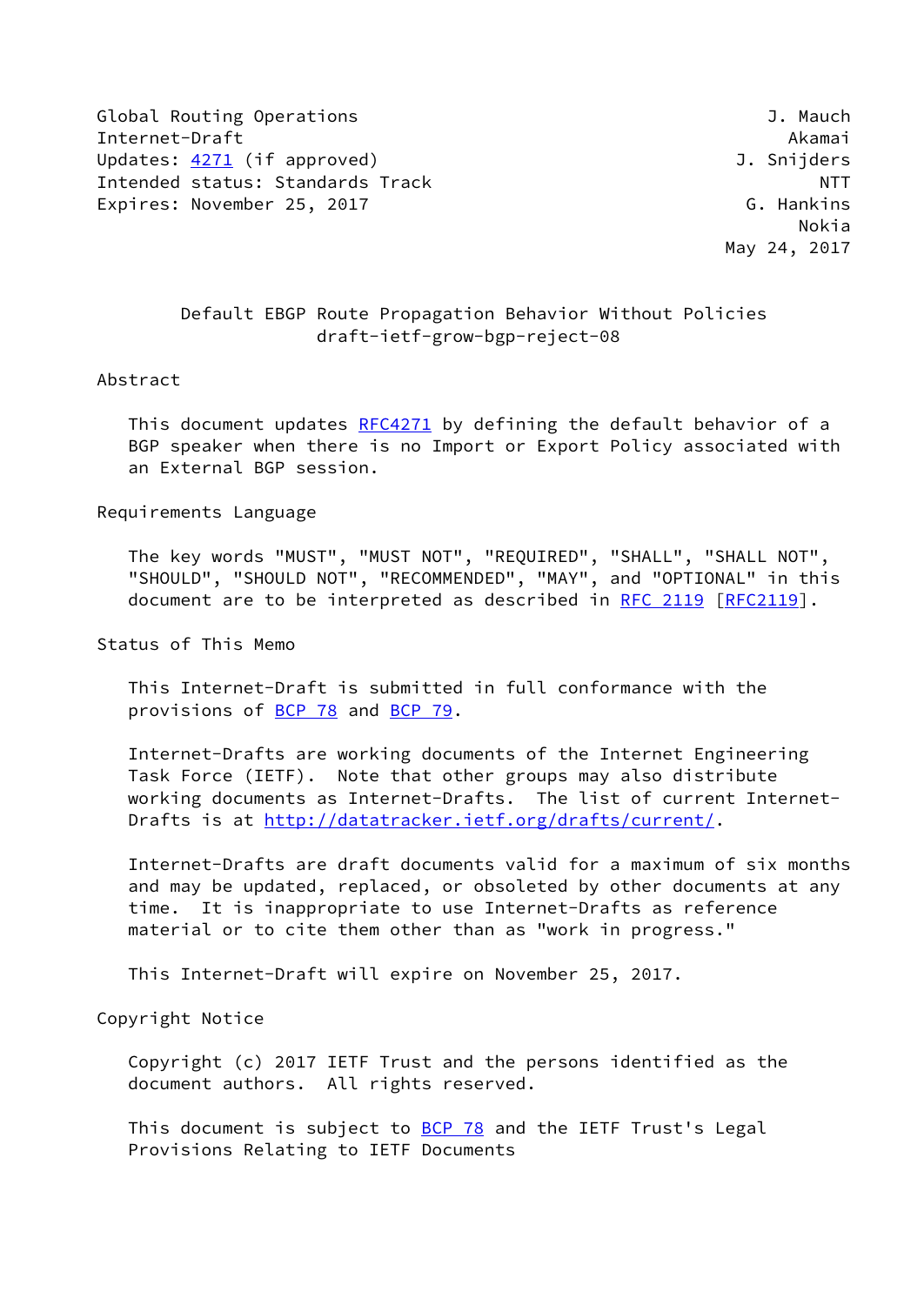<span id="page-1-1"></span>Internet-Draft BGP Default Reject May 2017

 [\(http://trustee.ietf.org/license-info](http://trustee.ietf.org/license-info)) in effect on the date of publication of this document. Please review these documents carefully, as they describe your rights and restrictions with respect to this document. Code Components extracted from this document must include Simplified BSD License text as described in Section 4.e of the Trust Legal Provisions and are provided without warranty as described in the Simplified BSD License.

Table of Contents

| 3. | $\frac{3}{2}$                                                                                                                                                              |
|----|----------------------------------------------------------------------------------------------------------------------------------------------------------------------------|
| 4. | $\overline{4}$                                                                                                                                                             |
|    | $\overline{4}$                                                                                                                                                             |
| 6. | $\overline{4}$                                                                                                                                                             |
|    | $\overline{4}$                                                                                                                                                             |
|    | $\overline{5}$                                                                                                                                                             |
|    |                                                                                                                                                                            |
|    |                                                                                                                                                                            |
|    | $\overline{5}$                                                                                                                                                             |
|    |                                                                                                                                                                            |
|    |                                                                                                                                                                            |
|    | 8.1. Normative References 5<br>8.2. Informative References 5<br>Appendix A. Transition Considerations for BGP Implementers $\ldots$ .<br>A.1. "N+1 N+2" Release Strategy 5 |

## <span id="page-1-0"></span>[1](#page-1-0). Introduction

 BGP routing security issues need to be addressed in order to make the Internet more stable. Route leaks [[RFC7908\]](https://datatracker.ietf.org/doc/pdf/rfc7908) are part of the problem, but software defects or operator misconfiguration can contribute too. This document updates [[RFC4271](https://datatracker.ietf.org/doc/pdf/rfc4271)] so that routes are neither imported nor exported unless specifically enabled by configuration. This change reduces the consequences of these problems, and improves the default level of Internet routing security.

 Many deployed BGP speakers send and accept any and all route announcements between their BGP neighbors by default. This practice dates back to the early days of the Internet, where operators were permissive in sending routing information to allow all networks to reach each other. As the Internet has become more densely interconnected, the risk of a misbehaving BGP speaker poses significant risks to Internet routing.

This specification intends to improve this situation by requiring the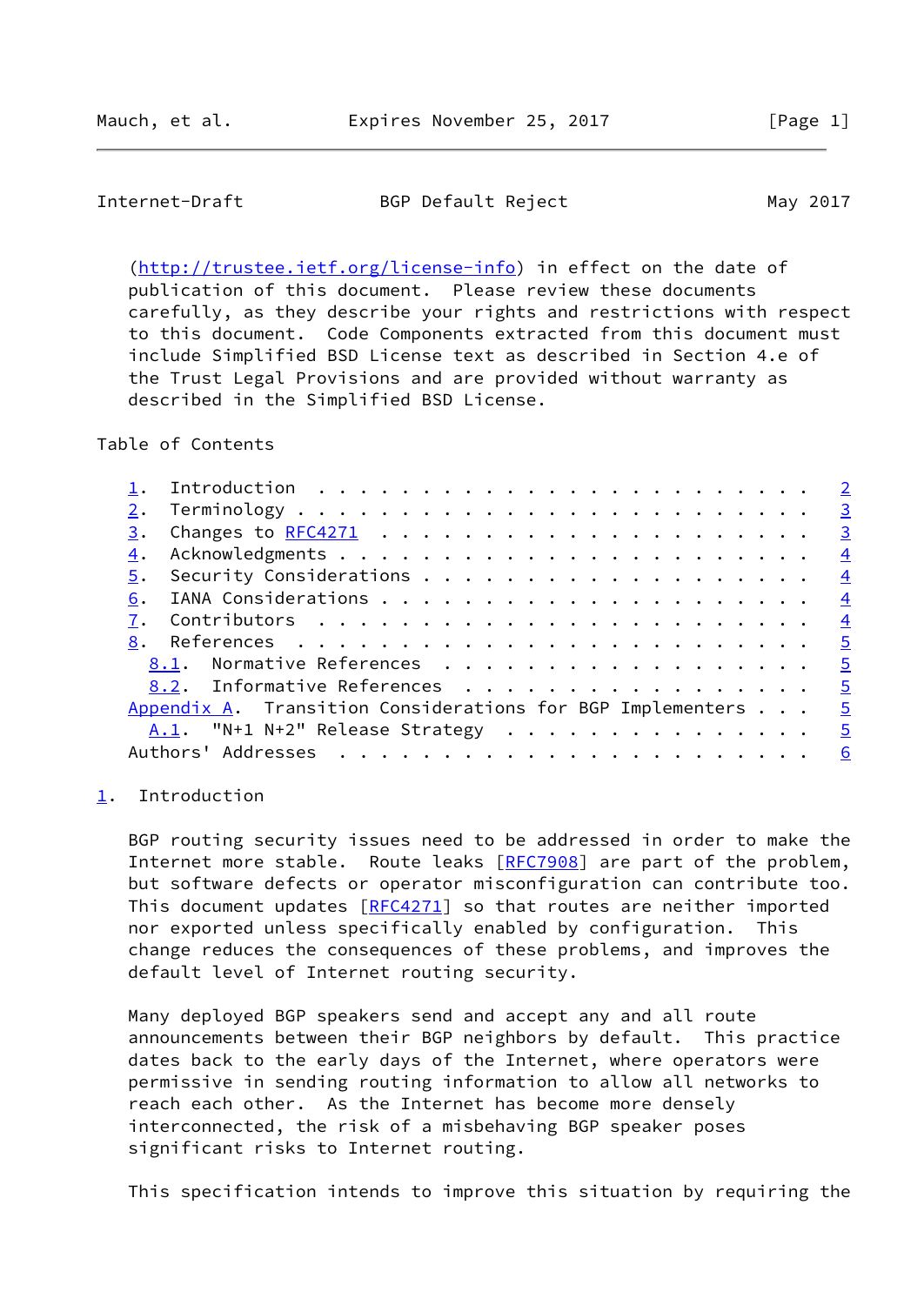explicit configuration of both BGP Import and Export Policies for any External BGP (EBGP) session such as customers, peers, or confederation boundaries for all enabled address families. Through codification of the aforementioned requirement, operators will

| Mauch, et al. | Expires November 25, 2017 | [Page 2] |
|---------------|---------------------------|----------|
|---------------|---------------------------|----------|

<span id="page-2-1"></span>

| Internet-Draft | BGP Default Reject | May 2017 |  |
|----------------|--------------------|----------|--|
|                |                    |          |  |

 benefit from consistent behaviour across different BGP implementations.

 BGP speakers following this specification do not use or send routes on EBGP sessions, unless specifically configured to do so.

<span id="page-2-0"></span>[2](#page-2-0). Terminology

 [RFC4271] describes a Policy Information Base (PIB) which contains local policies that can be applied to the information in the Routing Information Base (RIB). This document distinguishes the type of a policy based on its application.

 Import Policy: a local policy to be applied to the information contained in the Adj-RIBs-In. As described in **Section 3.2 [RFC4271]**, the Adj-RIBs-In contain information learned from other BGP speakers, and the application of the Import Policy results in the routes that will be considered in the Decision Process by the local BGP speaker.

 Export Policy: a local policy to be applied in selecting the information contained in the Adj-RIBs-Out. As described in Section [3.2 \[RFC4271\]](https://datatracker.ietf.org/doc/pdf/rfc4271#section-3.2), the Adj-RIBs-Out contain information that has been selected for advertisement to other BGP speakers.

<span id="page-2-2"></span>[3](#page-2-2). Changes to [RFC4271](https://datatracker.ietf.org/doc/pdf/rfc4271)

This section updates [\[RFC4271](https://datatracker.ietf.org/doc/pdf/rfc4271)] to specify the default behavior of a BGP speaker when there are no Import or Export Policies associated with a particular EBGP session. A BGP speaker MAY provide a configuration option to deviate from the following updated behaviors.

The following paragraph is added to **Section 9.1** (Decision Process) after the fifth paragraph, which ends in "route aggregation and route information reduction":

Routes contained in an Adj-RIB-In associated with an EBGP peer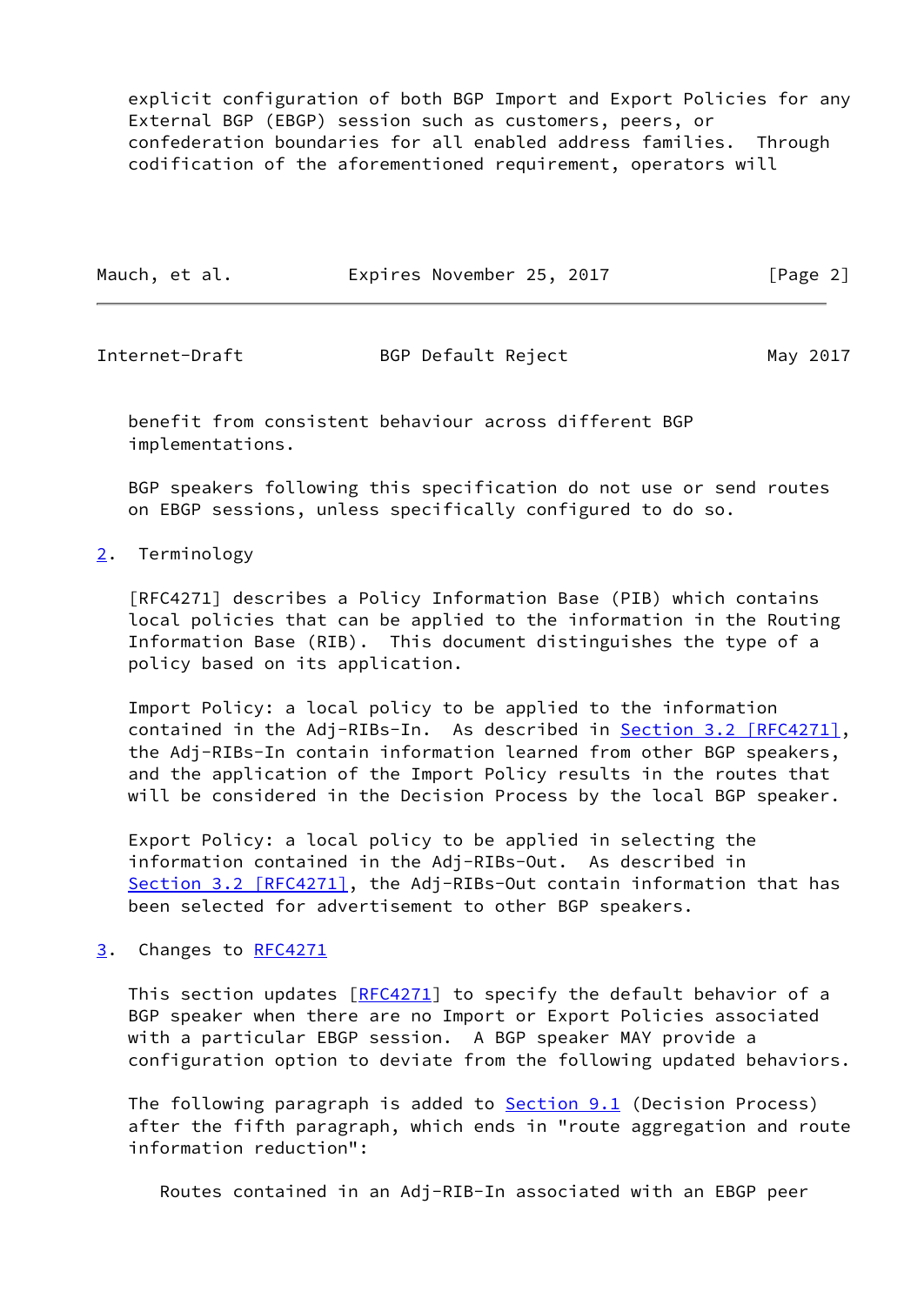SHALL NOT be considered eligible in the Decision Process if no explicit Import Policy has been applied.

The following paragraph is added to **Section 9.1.3** (Phase 3: Route Dissemination) after the third paragraph, which ends in "by means of an UPDATE message (see 9.2).":

 Routes SHALL NOT be added to an Adj-RIB-Out associated with an EBGP peer if no explicit Export Policy has been applied.

Mauch, et al. **Expires November 25, 2017** [Page 3]

<span id="page-3-1"></span>

Internet-Draft BGP Default Reject May 2017

<span id="page-3-0"></span>[4](#page-3-0). Acknowledgments

 The authors would like to thank the following people for their comments, support and review: Shane Amante, Christopher Morrow, Robert Raszuk, Greg Skinner, Adam Chappell, Sriram Kotikalapudi, Brian Dickson, Jeffrey Haas, John Heasley, Ignas Bagdonas, Donald Smith, Dale Worley, Alvaro Retana, John Scudder, and Dale Worley.

<span id="page-3-2"></span>[5](#page-3-2). Security Considerations

 Permissive default routing policies can result in inadvertent effects such as route leaks [\[RFC7908](https://datatracker.ietf.org/doc/pdf/rfc7908)], in general resulting in routing of traffic through an unexpected path. While it is possible for an operator to use monitoring to detect unexpected flows, there is no general framework that can be applied. These policies also have the potential to expose software defects or misconfiguration that could have unforeseen technical and business impacting effects.

The update to [[RFC4271](https://datatracker.ietf.org/doc/pdf/rfc4271)] specified in this document is intended to eliminate those inadvertent effects. Operators must explicitly configure Import and Export Policies to achieve their expected goals. There is of course no protection against a malicious or incorrect explicit configuration.

The security considerations described in  $[RFC4271]$  $[RFC4271]$  and the vulnerability analysis discussed in [\[RFC4272](https://datatracker.ietf.org/doc/pdf/rfc4272)] also apply to this document.

<span id="page-3-3"></span>[6](#page-3-3). IANA Considerations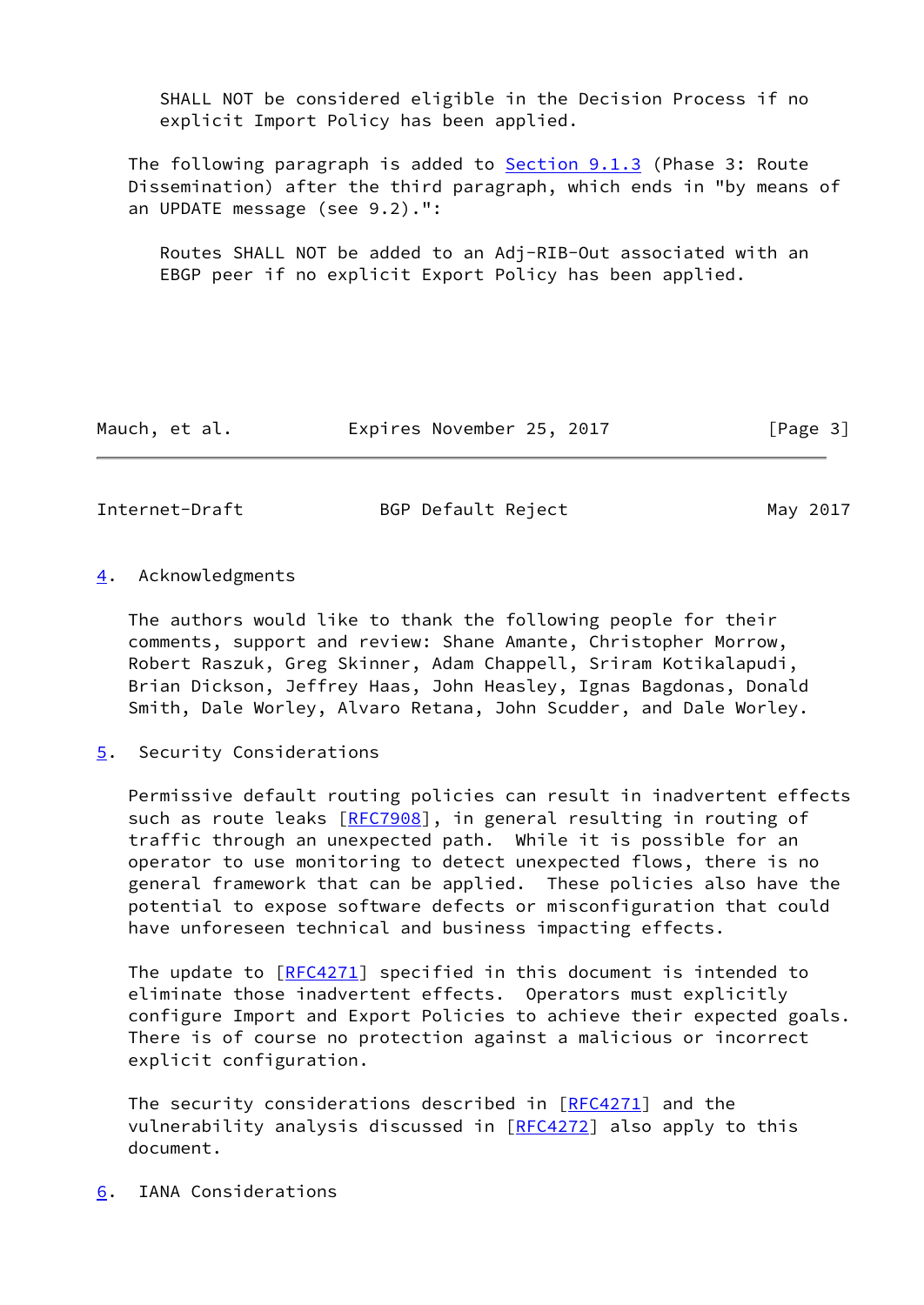This document has no actions for IANA.

<span id="page-4-0"></span>[7](#page-4-0). Contributors

 The following people contributed to successful deployment of solution described in this document:

 Jakob Heitz Cisco Email: jheitz@cisco.com Ondrej Filip CZ.NIC Email: ondrej.filip@nic.cz

| Mauch, et al. |  | Expires November 25, 2017 |  | [Page 4] |
|---------------|--|---------------------------|--|----------|
|---------------|--|---------------------------|--|----------|

<span id="page-4-2"></span>

Internet-Draft BGP Default Reject May 2017

<span id="page-4-1"></span>[8](#page-4-1). References

<span id="page-4-3"></span>[8.1](#page-4-3). Normative References

- [RFC2119] Bradner, S., "Key words for use in RFCs to Indicate Requirement Levels", [BCP 14](https://datatracker.ietf.org/doc/pdf/bcp14), [RFC 2119](https://datatracker.ietf.org/doc/pdf/rfc2119), DOI 10.17487/RFC2119, March 1997, <<http://www.rfc-editor.org/info/rfc2119>>.
- [RFC4271] Rekhter, Y., Ed., Li, T., Ed., and S. Hares, Ed., "A Border Gateway Protocol 4 (BGP-4)", [RFC 4271,](https://datatracker.ietf.org/doc/pdf/rfc4271) DOI 10.17487/RFC4271, January 2006, <<http://www.rfc-editor.org/info/rfc4271>>.

<span id="page-4-4"></span>[8.2](#page-4-4). Informative References

- [RFC4272] Murphy, S., "BGP Security Vulnerabilities Analysis", [RFC 4272,](https://datatracker.ietf.org/doc/pdf/rfc4272) DOI 10.17487/RFC4272, January 2006, <<http://www.rfc-editor.org/info/rfc4272>>.
- [RFC7908] Sriram, K., Montgomery, D., McPherson, D., Osterweil, E., and B. Dickson, "Problem Definition and Classification of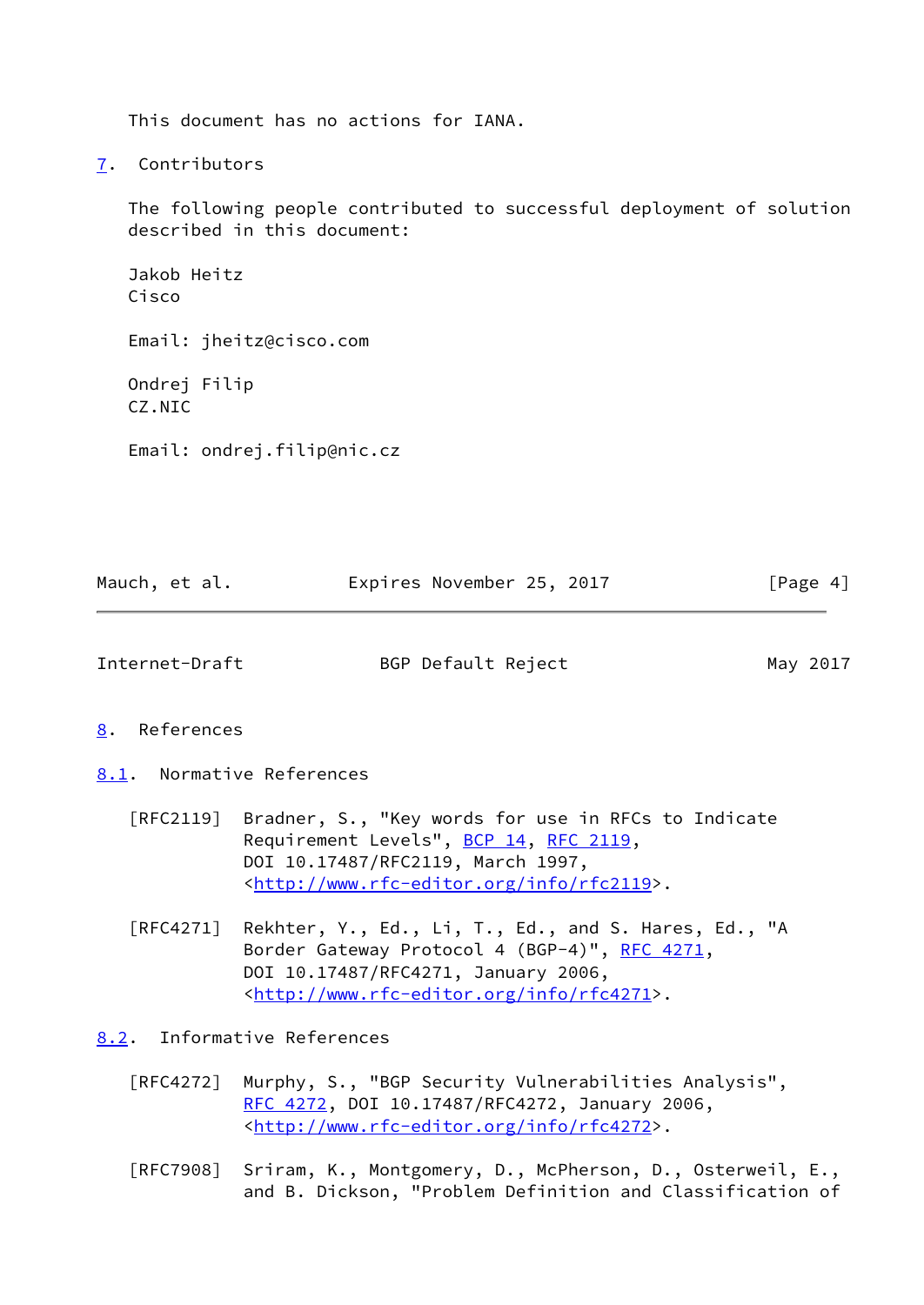BGP Route Leaks", [RFC 7908](https://datatracker.ietf.org/doc/pdf/rfc7908), DOI 10.17487/RFC7908, June 2016, [<http://www.rfc-editor.org/info/rfc7908](http://www.rfc-editor.org/info/rfc7908)>.

<span id="page-5-0"></span>[Appendix A.](#page-5-0) Transition Considerations for BGP Implementers

This appendix is non-normative.

 For an implementer, transitioning to a compliant BGP implementation may require a process that can take several years.

 It is understood and acknowledged that operators who are taking advantage of an undefined behavior will always be surprised by changes to said behavior.

<span id="page-5-1"></span>[A.1](#page-5-1). "N+1 N+2" Release Strategy

 An implementer could leverage an approach described as the "N+1 and N+2" release strategy. In release N+1, the implementer introduces a new default configuration parameter to indicate that the BGP speaker is operating in "ebgp insecure-mode". In addition to the introduction of the new parameter, an implementer could begin to display informational warnings to the operator that certain parts of the configuration are incomplete. In release N+1, operators of the BGP implementation become aware that a configurable default exists in the implementation, and can prepare accordingly. In release N+2 or

| Mauch, et al. |  | Expires November 25, 2017 |  | [Page 5] |  |
|---------------|--|---------------------------|--|----------|--|
|               |  |                           |  |          |  |

<span id="page-5-2"></span>

| Internet-Draft | BGP Default Reject | May 2017 |
|----------------|--------------------|----------|
|                |                    |          |

 later, the inverse of the previous default configuration parameter that was introduced in release N+1 becomes the new default.

 As a result, any new installation of release N+2 will adhere to this document. Installations upgraded from version release N+1 will adhere to the previous insecure behavior, if no modification was made to the "ebgp insecure-mode" configuration parameter.

Authors' Addresses

 Jared Mauch Akamai Technologies 8285 Reese Lane Ann Arbor Michigan 48103 US